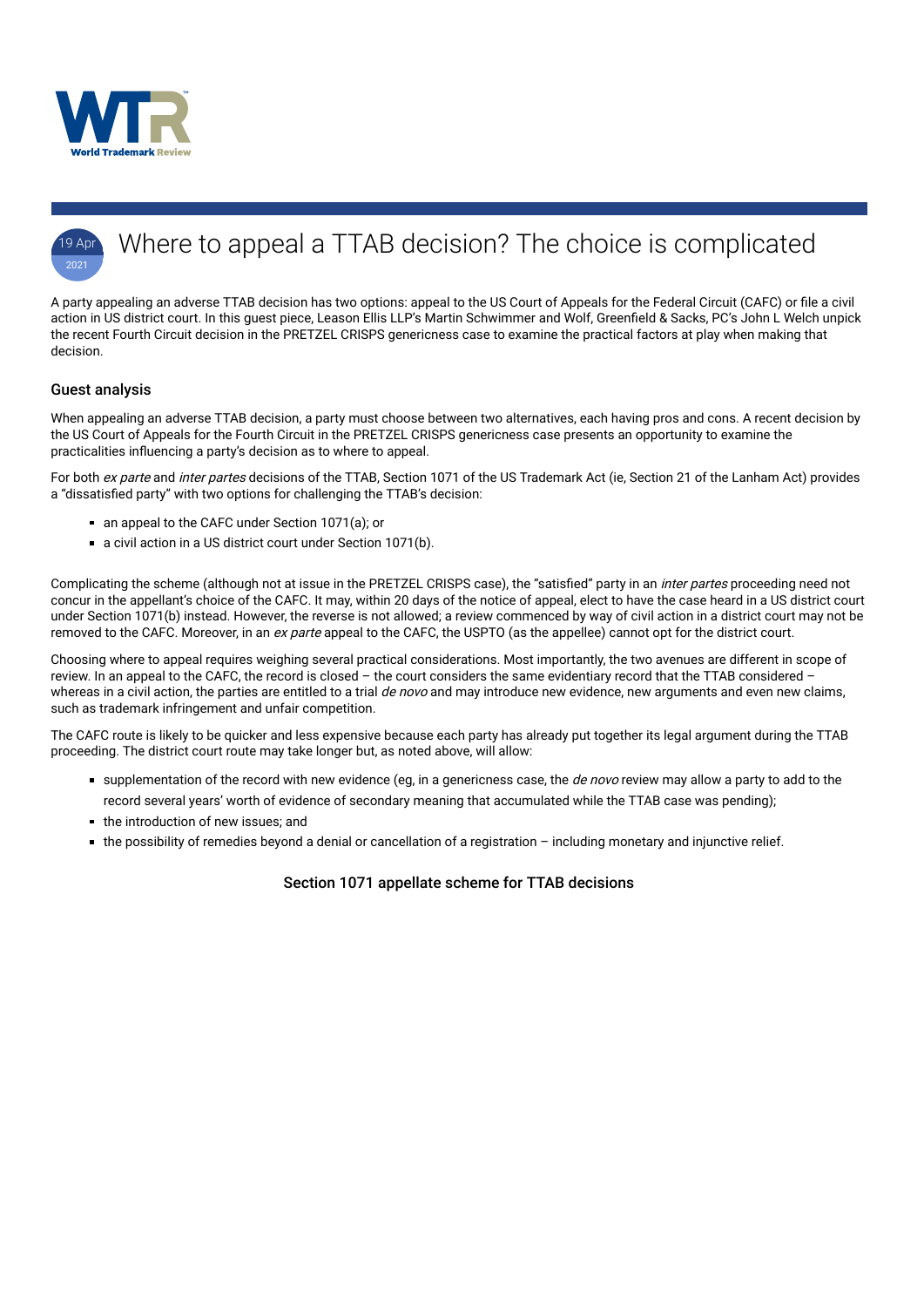

#### PRETZEL CRISPS decision keeps parties' options open

The PRETZEL CRISPS case illustrates a rare situation in which a party had the opportunity to make two (different) appellate choices in a single TTAB proceeding.

The Fourth Circuit's ruling in Snyder's-Lance, Inc and Princeton Vanguard, LLC v Frito-Lay North America, Inc (2021 USPQ.2d 318 (4th Cir 2021)) is the latest twist in the long and winding road toward determination of the registrability of the proposed mark PRETZEL CRISPS for pretzel crackers. (Note: in the United States, a 'crisp' may be defined as a type of cracker, unlike in the United Kingdom where a 'crisp' is what US consumers would call a 'potato chip'.)

Rather than appealing again to the CAFC, Princeton Vanguard filed a complaint in the US District Court for the Western District of North Carolina. (Personal jurisdiction over Frito-Lay was proper in that district under Sections 1-75.4 of the North Carolina General Statutes because Frito-Lay promotes and sells its products in the district, and its parent company is incorporated in North Carolina.) The complaint sought review of the TTAB's 2017 decision under Section 1071(b).

In October 2019, US District Court Judge Kenneth D Bell ruled (sua sponte) that because Princeton Vanguard had appealed the first TTAB decision to the CAFC under Section 1071(a) of the Lanham Act, it had waived its right to review in the district court (rather than the CAFC) as to the second TTAB decision. Therefore, Judge Bell concluded that the district court lacked subject-matter jurisdiction over the civil action and dismissed the case (Princeton Vanguard, LLC v Frito-Lay North America, Inc, 414 F Supp 3d 822 (WD NC 2019)).

The journey began with a 2014 TTAB decision rejecting Princeton Vanguard's application to register PRETZEL CRISPS on the ground that the mark is generic (Frito-Lay v Princeton Vanguard, 109 USPQ.2d 1949 (TTAB 2014)). Princeton Vanguard appealed to the CAFC under Section 1071(a) and in 2015 that appellate court vacated the TTAB's decision and remanded the case because the TTAB had failed to apply the correct legal standard for genericness (Princeton Vanguard v Frito-Lay, 786 F.3d 960 (Fed Cir 2015)). Specifically, the court concluded that the TTAB had erroneously evaluated the terms 'PRETZEL' and 'CRISPS' separately, rather than the combined term 'PRETZEL CRISPS'. On remand, in 2017 the TTAB again found PRETZEL CRISPS to be generic for pretzel crackers (Frito-Lay v Princeton Vanguard, 124 USPQ2d 1184 (TTAB 2017)).

Princeton Vanguard appealed that decision to the US Court of Appeals for the Fourth Circuit (which hears appeals from the decisions of the district courts in several states, including North Carolina). On 17 March 2021, the Fourth Circuit reversed the decision and remanded the case to the district court for further proceedings.

In dismissing the civil action, Judge Bell had seized upon language in Section 1071(a) stating that when a party elects to appeal to the CAFC, it "thereby waive[es] [its] right to proceed under Section 1071(b)". Moreover, Section 1071(b) states that a party dissatisfied with a TTAB decision "may, unless appeal has been taken to… the Federal Circuit, have remedy by a civil action". The Fourth Circuit noted that "[a]t